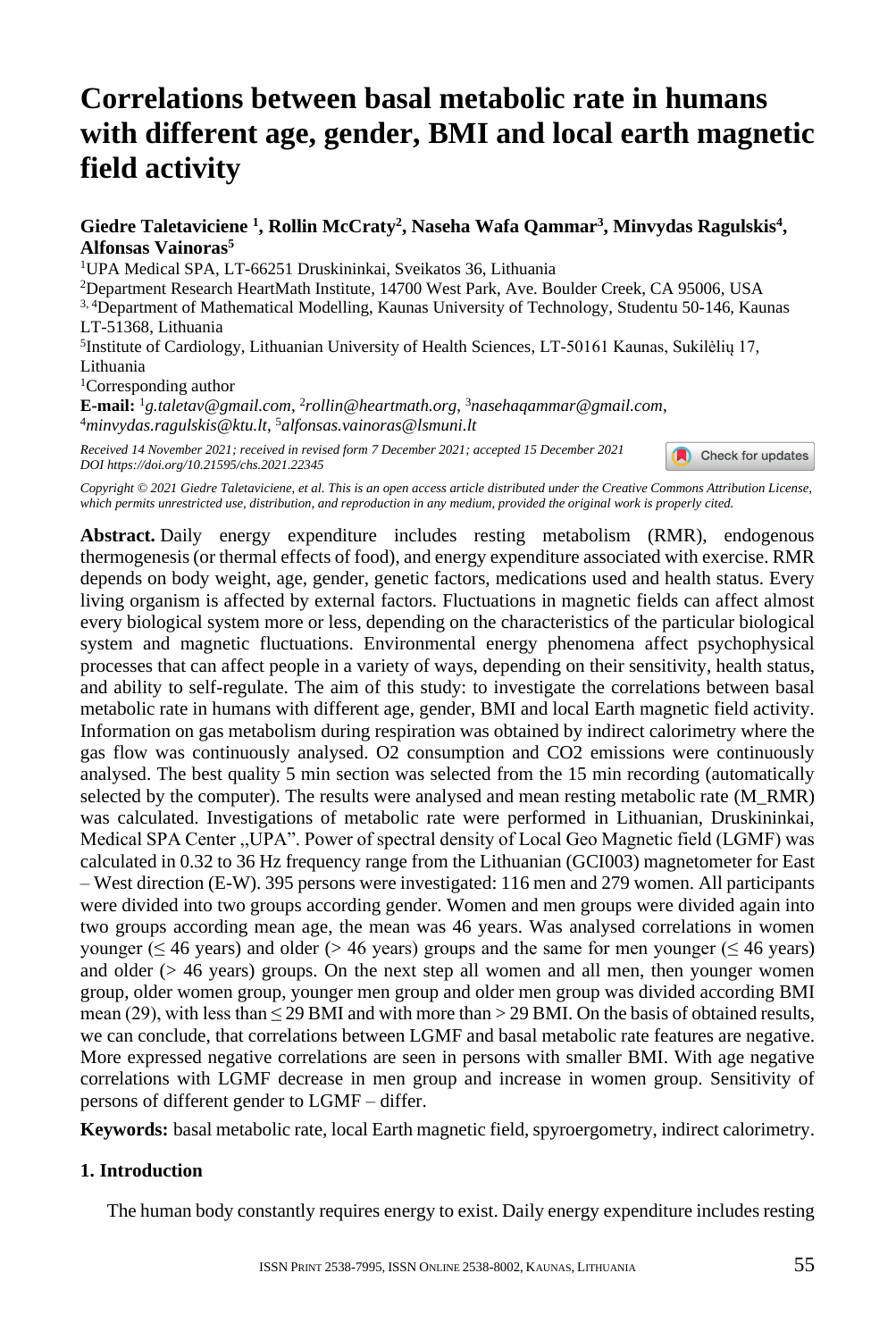metabolism (RMR), endogenous thermogenesis (or thermal effects of food), and energy expenditure associated with exercise [1], [2]. Most physically inactive people RMR accounts for 60 % and 70 % of their total daily energy needs, while in physically active people it only accounts for about 50 % [1]. The determination of RMR should be performed on an empty stomach, at rest, and after a period of physical and psychological relaxation [1], [2].

RMR depends on body weight, age, gender, genetic factors, and medications used [1], [2] as well as health status [3].

Energy consumption is determined by cellular mass [2], so individuals with a higher body mass index have a higher RMR than individuals with a lower BMI [4]. Studies have shown that weight loss results when there is a decrease in RMR [4]. Baseline metabolic rate (BMR), as well as RMR, is thought to decrease markedly with age. Changes in organ weight with age have a significant effect on BMR [5], and it has been hypothesized that age-related loss of muscle mass may affect energy expenditure associated with both central regulatory processes and peripheral cellular mechanisms [6].

Studies have shown that RMR changes over a lifetime. The first rapid decline in RMR occurs from birth to age 30, and the second at a much slower rate from adulthood to death. At the age of 25-30, when the human body reaches its maximum level of complexity and maturity, its RMR is 70 % of its value [7]. Throughout life, women typically have a lower RMR than men. It is likely that body composition and different hormonal patterns at least partly account for such differences [7].

Studies show that people aged 40-96 who do not have a major health problem have a significantly lower RMR than those who are ill and / or functionally disabled [3]. In some diseases - COPD, diabetes, heart failure, oncological diseases - an increase in RMR is observed in their initial stage [5], [8], [9]. Additional energy is needed to neutralize chronic diseases and maintain biological homeostasis, as the body works harder to sustain biological processes and life [3], [9]. This energy demand is met by increasing the RMR at the expense of physical and cognitive energy [7]. When the metabolic reserve and body mass becomes depleted, a decrease in RMR is observed [8], physical and cognitive weakness develops, and eventually disability [7]. Thus, a high RMR can be a biological marker that provides information on the degree of instability in energy metabolism, the current use of energy reserves, and the risk of deterioration in health [3], [7].

Every living organism is affected by external factors. Fluctuations in magnetic fields can affect almost every biological system more or less, depending on the characteristics of the particular biological system and magnetic fluctuations [10]. There is a growing body of research showing that solar and geomagnetic activity affect a variety of human health and behavioral processes, with the cardiovascular and nervous systems being the most sensitive [11]. The response of the autonomic nervous system (ANS) to changes in solar and geomagnetic activity was investigated in numerous studies [11], [12]. An increase in solar wind intensity was observed to be associated with an increase in heart rate, which the researchers interpreted as a stress-specific response while increases in cosmic rays, solar radio flux, and Schumann resonance power was associated with increased HRV and parasympathetic activity [12], [13]. In another study after analyzing the data of the local magnetic field change registered by the magnetometer operating in Lithuania, the possible correlations between the time-varying intensity of the local Earth's magnetic field and the frequency of myocardial infarction were investigated [14]. The results showed that the Earth's magnetic field is related to the number of acute myocardial infarction with ST-segment elevation (STEMI) events per week and the average weekly geomagnetic field strength at different frequency ranges. Correlations varied in different age groups, as well as in men and women, which may indicate different sensitivities of the organism to the Earth's magnetic field [14]. Reviewing the literature on the health effects of geomagnetic interference, Palmer et al. suggests the following conclusions: 1) geomagnetic disturbances have a greater impact on people in higher (northern) geomagnetic latitudes; 2) abnormally high geomagnetic activity affects the health of the cardiovascular system; 3) abnormally low geomagnetic activity has a negative effect on health; 4) Disrupted geomagnetic activity has a negative impact on the health of about 10-15 % of people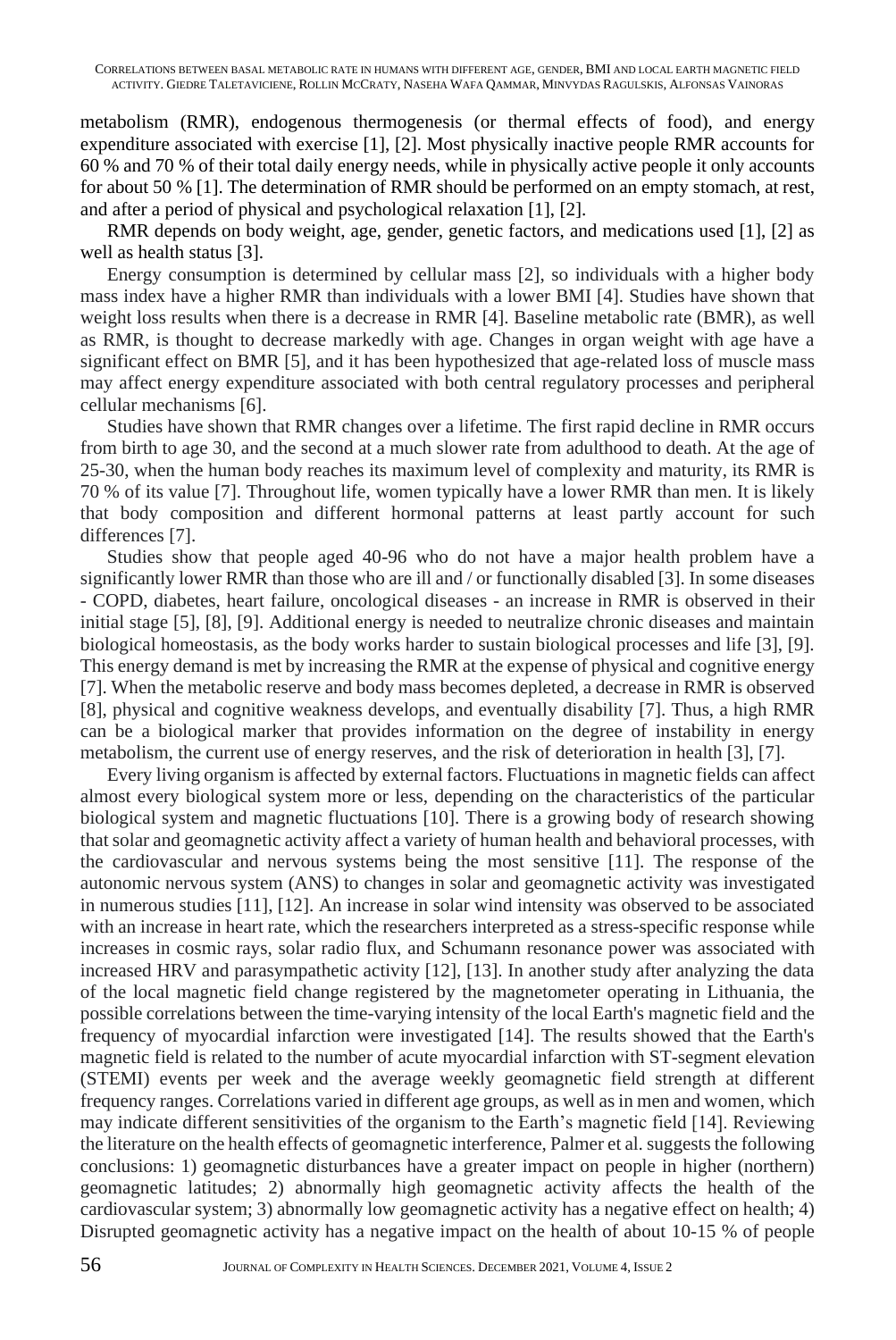living in the study areas. 5) HRV is negatively correlated with geomagnetic interference [15], [11]. Thus, research findings support the hypothesis that environmental magnetic activity affects psychophysical processes that can affect people in a variety of ways, depending on their sensitivity, health status, and ability to self-regulate [12].

The aim of this study: to investigate the correlations between basal metabolic rate in humans with different age, gender, BMI and local Earth magnetic field activity.

# **2. Methods**

### **2.1. Research methodology**

Medical device used for the research: spyroergometry system Metacontrol 3000, (Cortex Biophysik GmbH, Germany). Information on gas metabolism during respiration was obtained by indirect calorimetry where the gas flow was continuously analyzed. Metabolic costs depend on the caloric equivalents of oxygen  $(O_2)$  and carbon dioxide  $(CO_2)$  consumed, which vary according to the energy substrate (protein, carbohydrate and lipid) used [1].

The study was conducted in the morning before the participant had eaten. The participant laid on the couch for 15 minutes while psychologically and physically relaxed. Breathing was performed through a special gas flow recorder.  $O_2$  consumption and  $CO_2$  emissions were continuously analyzed and their ratio (RQ) was calculated. The best quality 5 min section was selected from a 15 min recording (automatically selected by the computer). The results were analyzed and mean resting metabolic rate (M\_RMR) was calculated.

#### **2.2. Measure of Local Earth magnetic field**

Time varying local Earth magnetic field data were recorded at the GCI magnetometer site located in Lithuania using 2 Zonge Engineering Inc. (Tucson Arizona) ANT4 induction coil magnetometers placed in two directions – north/south and east/west. Signals from the magnetometer were collected with a 24-bit ADC (Symmetric Research, Las Vegas NV) at a sample rate of 130 Hz frequency. For all data the power spectral density (PSD) was calculated using a FFT (fast Fourier transformation) for every hour [16]. Power of spectral density was calculated in 0.32 to 36 Hz frequency range from the Lithuanian (GCI003) magnetometer for East – West direction (E-W) [17]. This frequency band embraces the same frequency bands that are typically used for human brain waves. Asses to magnetometer data (for GCI003) are in web page https://www.heartmath.org/research/global-coherence/gcms-live-data/.

### **2.3. Participants**

During 2016-2020 years, 395 participants were investigated: 116 men and 279 women. For all investigated persons the mean age for men  $(M+/SD)$  was 50.05  $+/$ - 13.12 years, for women -44.52  $+/- 12.67$  years. The mean of body mass index (BMI) for men was  $28.95 +/- 6.87$  [kg/cm<sup>2</sup>] and for women  $27.05 +/- 5.97$  [kg/cm<sup>2</sup>]. All investigated persons were divided into groups according age (younger  $\leq 46$  years and older  $> 46$  years), according gender (women and men) and according body mass index BMI ( $\leq$  29 and  $>$  29).

Investigations of metabolic rate were performed in Lithuanian, Druskininkai, Medical SPA Center ,,UPA".

The study was carried out with Kaunas Regional Biomedical Research Ethics Committee Permission No. BE-50.

### **3. Results**

In article [17] we reported on the analysis of 5 years of basal metabolic rate features and LGMF changes. In this article we report on the analysis of correlations between LGMF and basal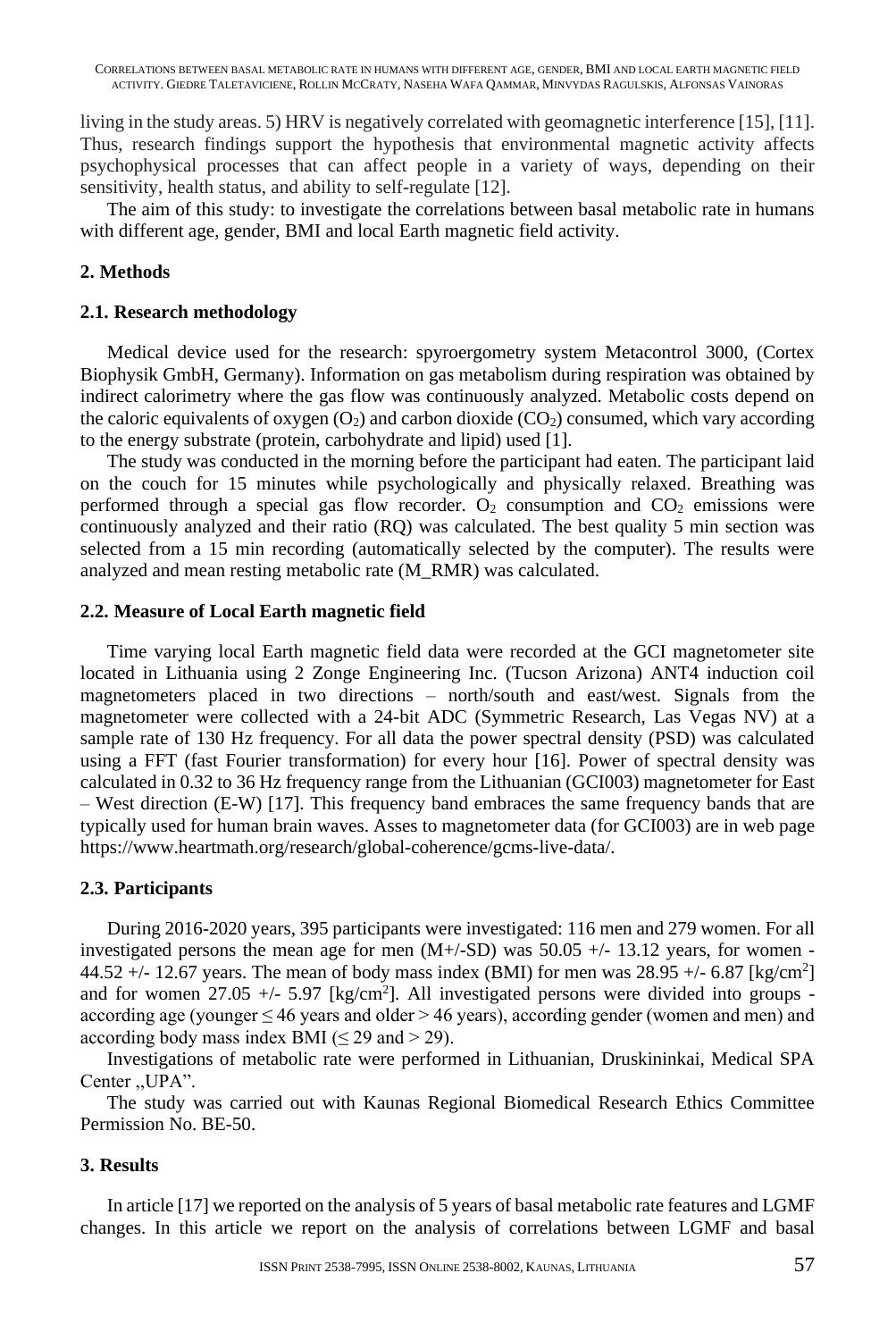metabolic features: M\_RMR,  $VO_2$ ,  $VCO_2$  in relation to different ages, gender and BMI (body mass index  $-$  human mass divided on the height in square  $\text{[kg/cm²]}$ ). All participants were divided into two groups according gender. Than women and men groups were divided into two groups according to mean age, (mean was 46 years). We analysed correlations in younger women  $(\leq 46 \text{ years})$  and older (> 46 years) groups and the same for younger men ( $\leq 46 \text{ years}$ ) and older (> 46 years). We then looked at all women and all men, then the younger women group, older women group, younger men group and older men group which was divided according BMI mean **1a 1b** (29), with less than  $\leq$  29 BMI and with more than  $>$  29 BMI.





In Fig.  $1(a)$  and in  $1(b)$  it is interesting to note, that with age negative correlations with LGMF in the womens group increase. In the mens group, we see decreasing of the same correlations, along with small changes with age in  $O_2$  consumption, but large changes in  $CO_2$  production and M\_RMR. In the women group the changes in the negative correlations with LGMF with age are quite opposite – in the correlation of LGMF and  $O_2$  consumption,  $CO_2$  production and the increased R\_BMR. More detailed correlation presentation can be found in Table 1 for women and for men. We can conclude that correlations are stronger for younger men and older women. Men have higher correlations with  $O_2$  consumption, and women with  $CO_2$  production.  $\mathcal{L}(\alpha)$  and in  $\mathcal{L}(\nu)$  it is interesting

| Correlations between LGMF and women age |           |                     |                   |  |  |
|-----------------------------------------|-----------|---------------------|-------------------|--|--|
| Women                                   | All       | $\leq$ 46 years old | $>46$ years oold  |  |  |
| M RMR                                   | $-0.1956$ | $-0.1599$           | $-0.2197$         |  |  |
| VO <sub>2</sub>                         | $-0.0131$ | 0.0597              | $-0.0777$         |  |  |
| VCO <sub>2</sub>                        | $-0.1584$ | $-0.1241$           | $-0.1751$         |  |  |
| N                                       | 277       | 131                 | 146               |  |  |
| Correlations between LGMF and men age.  |           |                     |                   |  |  |
| Men                                     | All       | $\leq$ 46 years old | $> 46$ years oold |  |  |
| M RMR                                   | $-0.1747$ | $-0.2346$           | $-0.0413$         |  |  |
| VO <sub>2</sub>                         | $-0.2727$ | $-0.2413$           | $-0.2296$         |  |  |
| VCO <sub>2</sub>                        | $-0.2326$ | $-0.2469$           | $-0.0968$         |  |  |
| N                                       | 118       | 66                  | 52                |  |  |
| Bold: $p < 0.05$                        |           |                     |                   |  |  |

Table 1. Correlations between LGMF and women/men age

Analysis of correlations between LGMF and BMI in women and men groups show more simple changes – basal metabolic features have smaller negative correlations in persons with bigger BMI and women and men, (Fig. 2(a) and 2(b)).

Here again we can see differences between women and men in the correlations between LGMF and  $O_2$  consumption and  $CO_2$  production (Table 2). Such behaviour of those correlations in different genders is difficult to interpretate.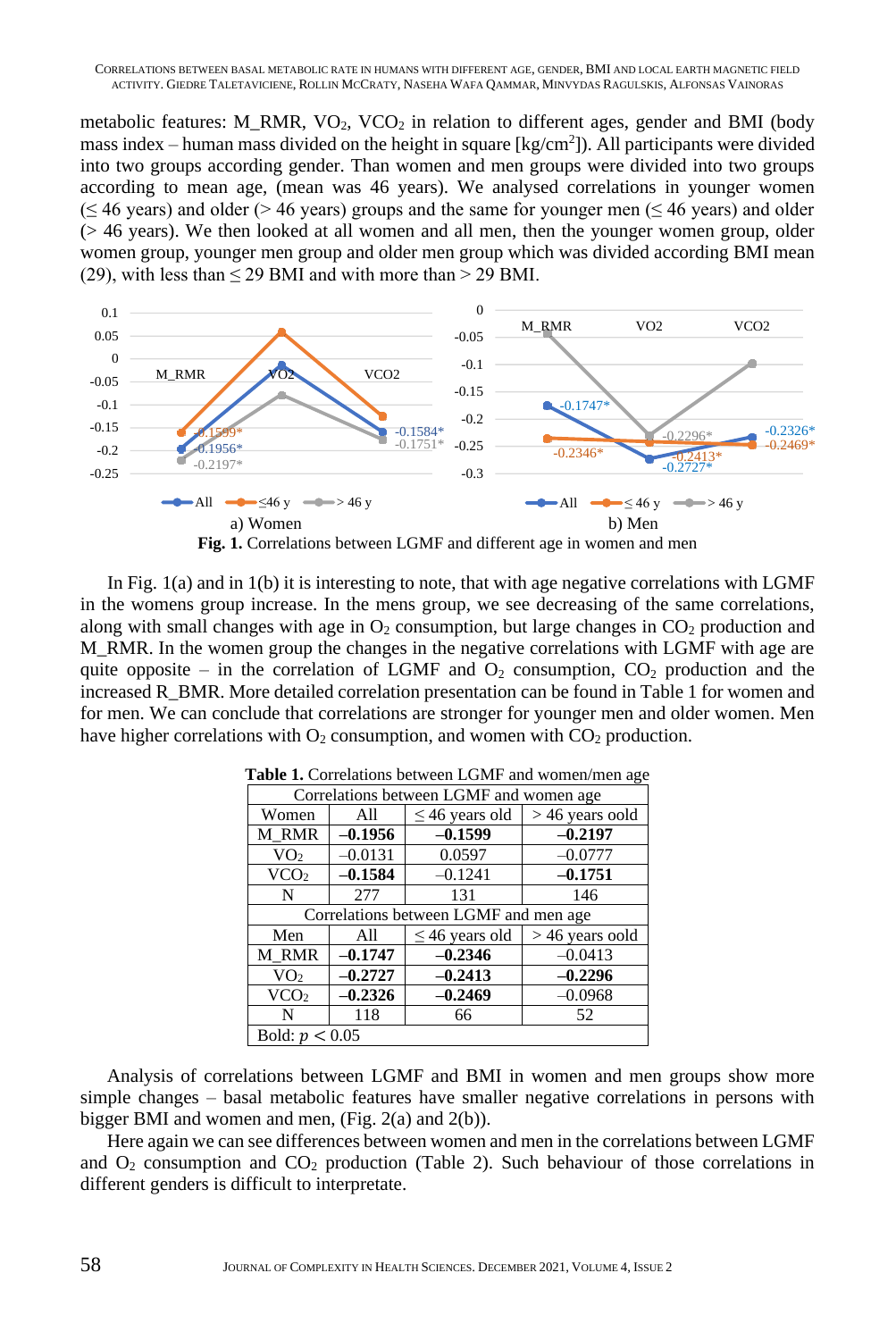CORRELATIONS BETWEEN BASAL METABOLIC RATE IN HUMANS WITH DIFFERENT AGE, GENDER, BMI AND LOCAL EARTH MAGNETIC FIELD **2a 2b** ACTIVITY. GIEDRE TALETAVICIENE, ROLLIN MCCRATY, NASEHA WAFA QAMMAR, MINVYDAS RAGULSKIS, ALFONSAS VAINORAS **Men with different BMI Women with different BMI**



in women and men with BMI less than or 29 and with BMI > 29

|                  | Correlations between LGMF and women with different BMI |           |  |  |  |
|------------------|--------------------------------------------------------|-----------|--|--|--|
| Women (all)      | $BMI \leq 29$                                          | BMI > 29  |  |  |  |
| M RMR            | $-0.3047$                                              | $-0.144$  |  |  |  |
| VO <sub>2</sub>  | $-0.003$                                               | $-0.0241$ |  |  |  |
| VCO <sub>2</sub> | $-0.2597$                                              | $-0.1054$ |  |  |  |
| N                | 188                                                    | 92        |  |  |  |
|                  | Correlations between LGMF and men with different BMI   |           |  |  |  |
| Men (all)        | BMI < 29                                               | BMI > 29  |  |  |  |
| M RMR            | $-0.3369$                                              | $-0.0898$ |  |  |  |
| VO <sub>2</sub>  | $-0.3621$                                              | $-0.2713$ |  |  |  |
| VCO <sub>2</sub> | $-0.3174$                                              | $-0.199$  |  |  |  |
| N                | 67                                                     | 50        |  |  |  |
| Bold: $p < 0.05$ |                                                        |           |  |  |  |

Table 2. Correlations between LGMF and women/men with different BMI

In younger persons (Fig.  $3(a)$  and  $3(b)$ ), we have decrease in the correlations between LGMF and basal metabolic features, except in the younger womens group in  $O_2$  consumption – where the man star metasone reatures, except in the younger women egative correlation increases, although not significantly. **BMI**  $\mathcal{Y}^*$ 



than 46 years women and men with BMI less than or 29 and with BMI > 29

Tables 3 show the correlations for younger persons with different BMI. The biggest correlations we found was in younger men with a BMI of less then 29.

In Fig.  $4(a)$  and  $4(b)$ , for older persons we can see the same tendency as in young persons, the correlations between LGMF and basal metabolic rate features were slightly decreased. But again, one interesting feature – in older mens group, the  $O_2$  consumption and  $CO_2$  production was about the same as in men with a BMI  $\leq$  29 and in men with a BMI  $>$  29, where the M\_RMR became the M\_RMR became even slightly positive. Regrettably those changes where not significant due to the small number of participants.  $\sum_{i=1}^{\infty}$  $\sim$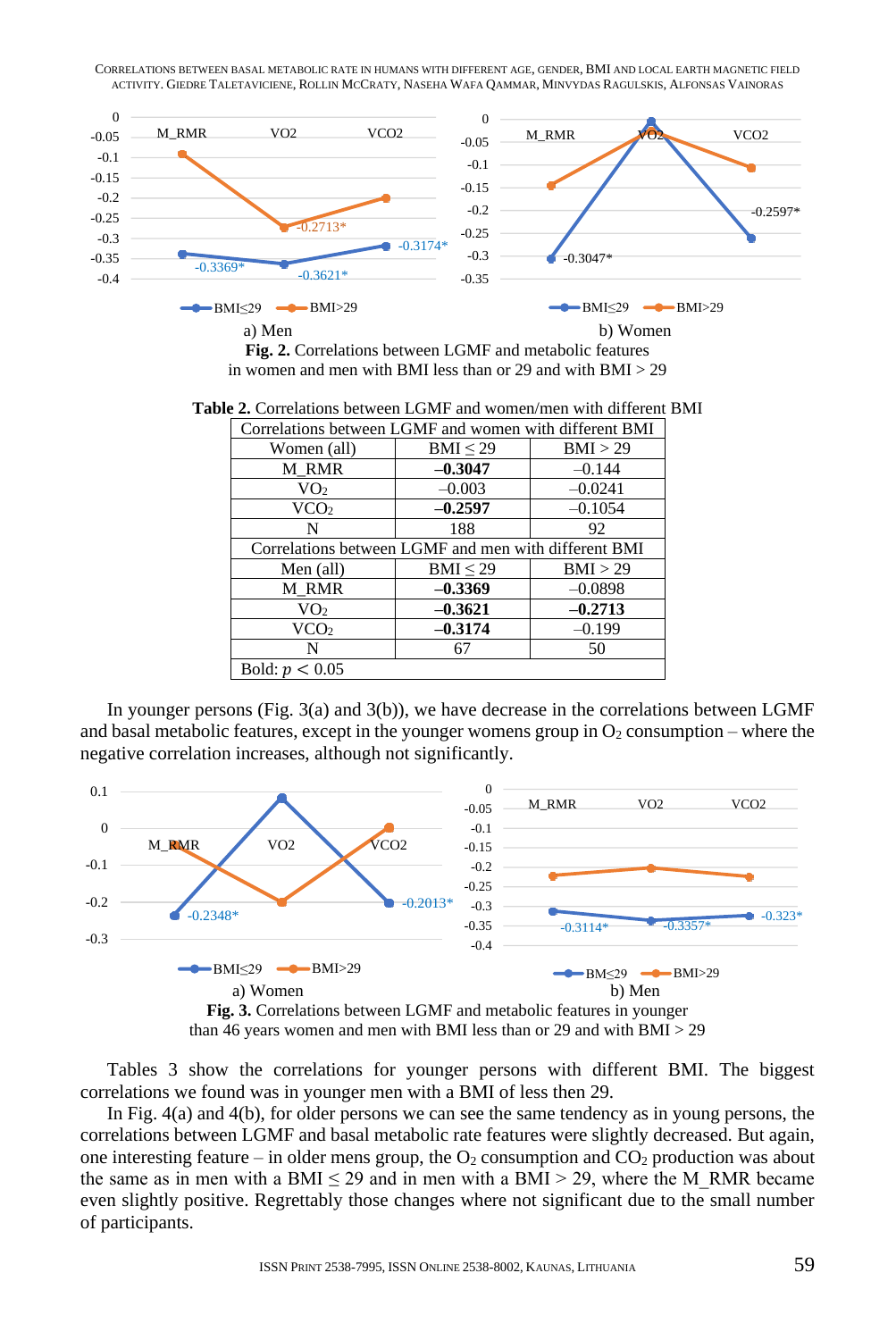CORRELATIONS BETWEEN BASAL METABOLIC RATE IN HUMANS WITH DIFFERENT AGE, GENDER, BMI AND LOCAL EARTH MAGNETIC FIELD ACTIVITY. GIEDRE TALETAVICIENE, ROLLIN MCCRATY, NASEHA WAFA QAMMAR, MINVYDAS RAGULSKIS, ALFONSAS VAINORAS

| Women (all)                                                             | $BMI \leq 29$ | BMI > 29  |  |  |
|-------------------------------------------------------------------------|---------------|-----------|--|--|
| M RMR                                                                   | $-0.2348$     | $-0.0437$ |  |  |
| VO <sub>2</sub>                                                         | 0.0839        | $-0.199$  |  |  |
| VCO <sub>2</sub>                                                        | $-0.2013$     | 0.003     |  |  |
| N                                                                       | 109           | 21        |  |  |
| Correlations between LGMF and men age $\leq$ 46 year with different BMI |               |           |  |  |
| Women (all)                                                             | BMI < 29      | BMI > 29  |  |  |
| M RMR                                                                   | $-0.3114$     | $-0.2208$ |  |  |
| VO <sub>2</sub>                                                         | $-0.3357$     | $-0.2011$ |  |  |
| VCO <sub>2</sub>                                                        | $-0.323$      | $-0.2233$ |  |  |
|                                                                         | 45            | 21        |  |  |

**Table 3.** Correlations between LGMF and women/men age ≤ 46 year with different BMI



Fig. 4. Correlations between LGMF and metabolic features in older than 46 years women and men with BMI less than or 29 and with BMI > 29

Tables 4 shown the correlations for older persons with different BMI. The biggest correlations we found was in older women with a BMI less than  $\leq$  29.

|                  | Correlations between LGMF and women $age > 46$ year with different BMI |           |  |  |  |  |
|------------------|------------------------------------------------------------------------|-----------|--|--|--|--|
| Women (all)      | BMI < 29                                                               | BMI > 29  |  |  |  |  |
| M RMR            | $-0.300$                                                               | $-0.1912$ |  |  |  |  |
| VO <sub>2</sub>  | $-0.139$                                                               | 0.0176    |  |  |  |  |
| VCO <sub>2</sub> | $-0.2409$                                                              | $-0.1418$ |  |  |  |  |
| N                | 77                                                                     | 72        |  |  |  |  |
|                  | Correlations between LGMF and men age $>46$ year with different BMI    |           |  |  |  |  |
| Women (all)      | $BMI \leq 29$                                                          | BMI > 29  |  |  |  |  |
| M RMR            | $-0.2028$                                                              | 0.0769    |  |  |  |  |
| VO <sub>2</sub>  | $-0.2461$                                                              | $-0.2606$ |  |  |  |  |
| VCO <sub>2</sub> | $-0.097$                                                               | $-0.0917$ |  |  |  |  |
| N                | 24                                                                     | 28        |  |  |  |  |
| Bold: $p < 0.05$ |                                                                        |           |  |  |  |  |

#### **4. Discussion**

The results were interesting in the fact, that with few exceptions, correlations between LGMF and basal metabolic features parameters were negative, many of them significant. This means, that when LGMF activity increases, basal metabolic features parameters decrease. This suggests that when the LGMF activity, which the time varying aspects of the field, including the resonant frequencies is increased that some metabolic chains are working more effectively or coherently, and utilize energy to maintain life and healthy function. This is also supported by the fact that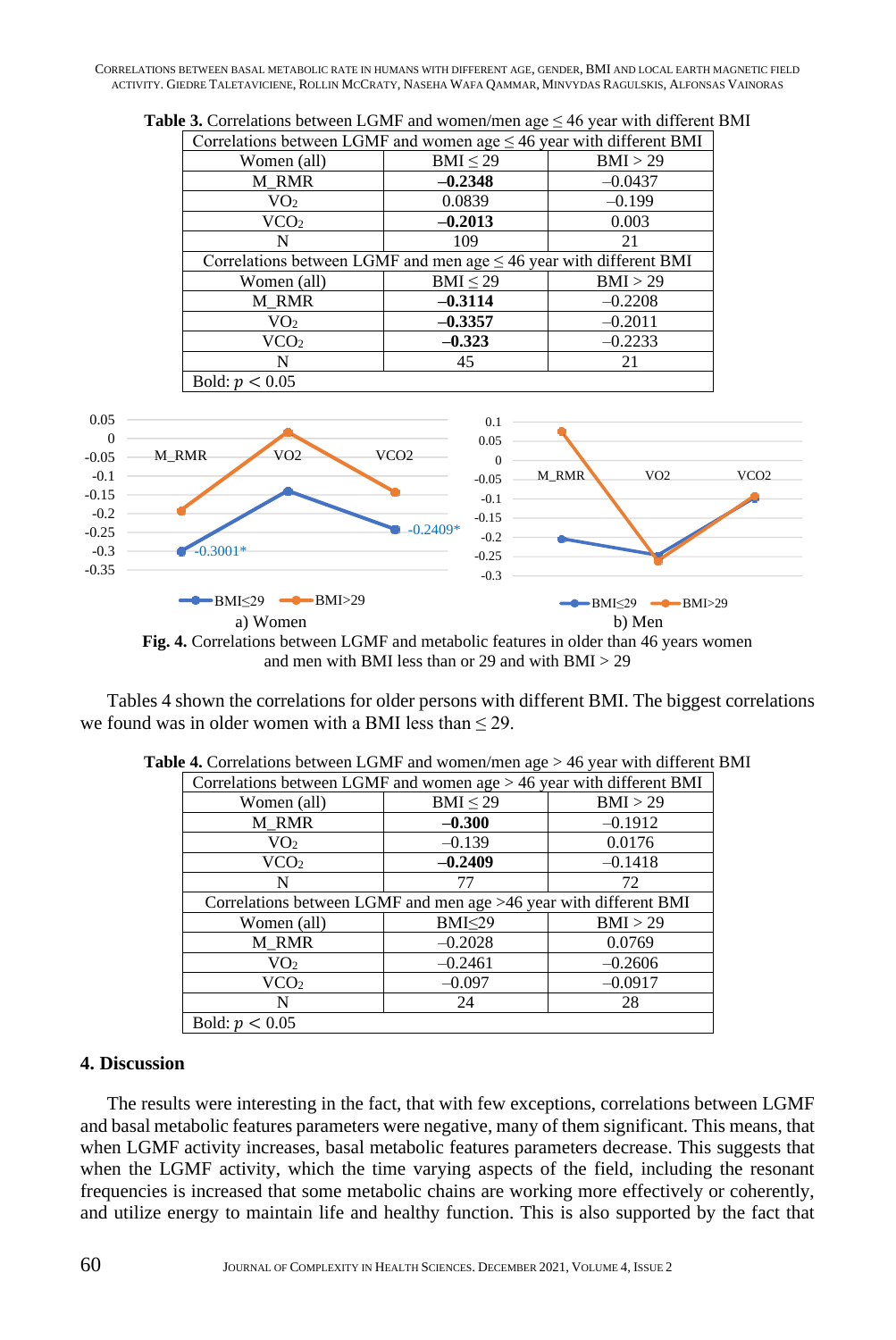people with a smaller BMI have higher negative correlations with LGMF activity which suggest – they are more sensitive to LGMF fluctuations (Table 3 and 4). It is natural that with age and obesity such sensitivity decreases. It is also interesting that found different sensitivities in different genders, that LGMF activity impacts and activates women and mens metabolic chains differently.

## **5. Conclusions**

On the basis of obtained results, we can conclude, that correlations between LGMF and basal metabolic rate features are negative. More expressed negative correlations are seen in persons with smaller BMI. With age negative correlations with LGMF decrease in men group and increase in women group. Sensitivity of persons of different gender to LGMF – differ.

# **References**

- **[1]** R. Blasco Redondo, "Gasto energético en reposo; métodos de evaluación y aplicaciones," *Nutricion Hospitalaria*, Vol. 31, No. 3, pp. 245–254, Feb. 2015, https://doi.org/10.3305/nh.2015.31.sup3.8772
- **[2]** S. Sharma, T. Sheehy, F. Kolahdooz, and M. Barasi, *Mityba*. Vilnius, 2017.
- **[3]** J. A. Schrack, N. D. Knuth, E. M. Simonsick, and L. Ferrucci, ""IDEAL" Aging is associated with lower resting metabolic rate: the baltimore longitudinal study of aging," *Journal of the American Geriatrics Society*, Vol. 62, No. 4, pp. 667–672, Apr. 2014, https://doi.org/10.1111/jgs.12740
- **[4]** C. K. Martin et al., "Effect of calorie restriction on resting metabolic rate and spontaneous physical activity," *Obesity*, Vol. 15, No. 12, pp. 2964–2973, Dec. 2007, https://doi.org/10.1038/oby.2007.354
- **[5]** C. Henry, "Mechanisms of changes in basal metabolism during ageing," *European Journal of Clinical Nutrition*, Vol. 54, No. S3, pp. S77–S91, Jun. 2000, https://doi.org/10.1038/sj.ejcn.1601029
- **[6]** M. R. Rizzo et al., "Resting metabolic rate and respiratory quotient in human longevity," *The Journal of Clinical Endocrinology and Metabolism*, Vol. 90, No. 1, pp. 409–413, Jan. 2005, https://doi.org/10.1210/jc.2004-0390
- **[7]** C. Ruggiero and L. Ferrucci, "The endeavor of high maintenance homeostasis: resting metabolic rate and the legacy of longevity," *The Journals of Gerontology Series A: Biological Sciences and Medical Sciences*, Vol. 61, No. 5, pp. 466–473, May 2006, https://doi.org/10.1093/gerona/61.5.466
- **[8]** M. Zampino, M. Alghatrif, P.-L. Kuo, E. M. Simonsick, and L. Ferrucci, "Longitudinal changes in resting metabolic rates with aging are accelerated by diseases," *Nutrients*, Vol. 12, No. 10, p. 3061, Oct. 2020, https://doi.org/10.3390/nu12103061
- **[9]** S. Kim et al., "An elevation of resting metabolic rate with declining health in nonagenarians may be associated with decreased muscle mass and function in women and men, respectively," *The Journals of Gerontology Series A: Biological Sciences and Medical Sciences*, Vol. 69, No. 6, pp. 650–656, Jun. 2014, https://doi.org/10.1093/gerona/glt150
- **[10]** R. McCraty, A. Deyhle, and D. Childre, "The global coherence initiative: creating a coherent planetary standing wave," *Global Advances in Health and Medicine*, Vol. 1, No. 1, pp. 64–77, Mar. 2012, https://doi.org/10.7453/gahmj.2012.1.1.013
- **[11]** I. Timofejeva et al., "Identification of a group's physiological synchronization with earth's magnetic field," *International Journal of Environmental Research and Public Health*, Vol. 14, No. 9, p. 998, Sep. 2017, https://doi.org/10.3390/ijerph14090998
- **[12]** A. Alabdulgader et al., "Long-Term study of heart rate variability responses to changes in the solar and geomagnetic environment," *Scientific Reports*, Vol. 8, No. 1, Dec. 2018, https://doi.org/10.1038/s41598-018-20932-x
- **[13]** R. McCraty, M. Atkinson, V. Stolc, A. Alabdulgader, A. Vainoras, and M. Ragulskis, "Synchronization of human autonomic nervous system rhythms with geomagnetic activity in human subjects," *International Journal of Environmental Research and Public Health*, Vol. 14, No. 7, p. 770, Jul. 2017, https://doi.org/10.3390/ijerph14070770
- **[14]** G. Jaruševičius, T. Rugelis, R. McCraty, M. Landauskas, K. Berškienė, and A. Vainoras, "Correlation between changes in local earth's magnetic field and cases of acute myocardial infarction," *International Journal of Environmental Research and Public Health*, Vol. 15, No. 3, p. 399, Feb. 2018, https://doi.org/10.3390/ijerph15030399